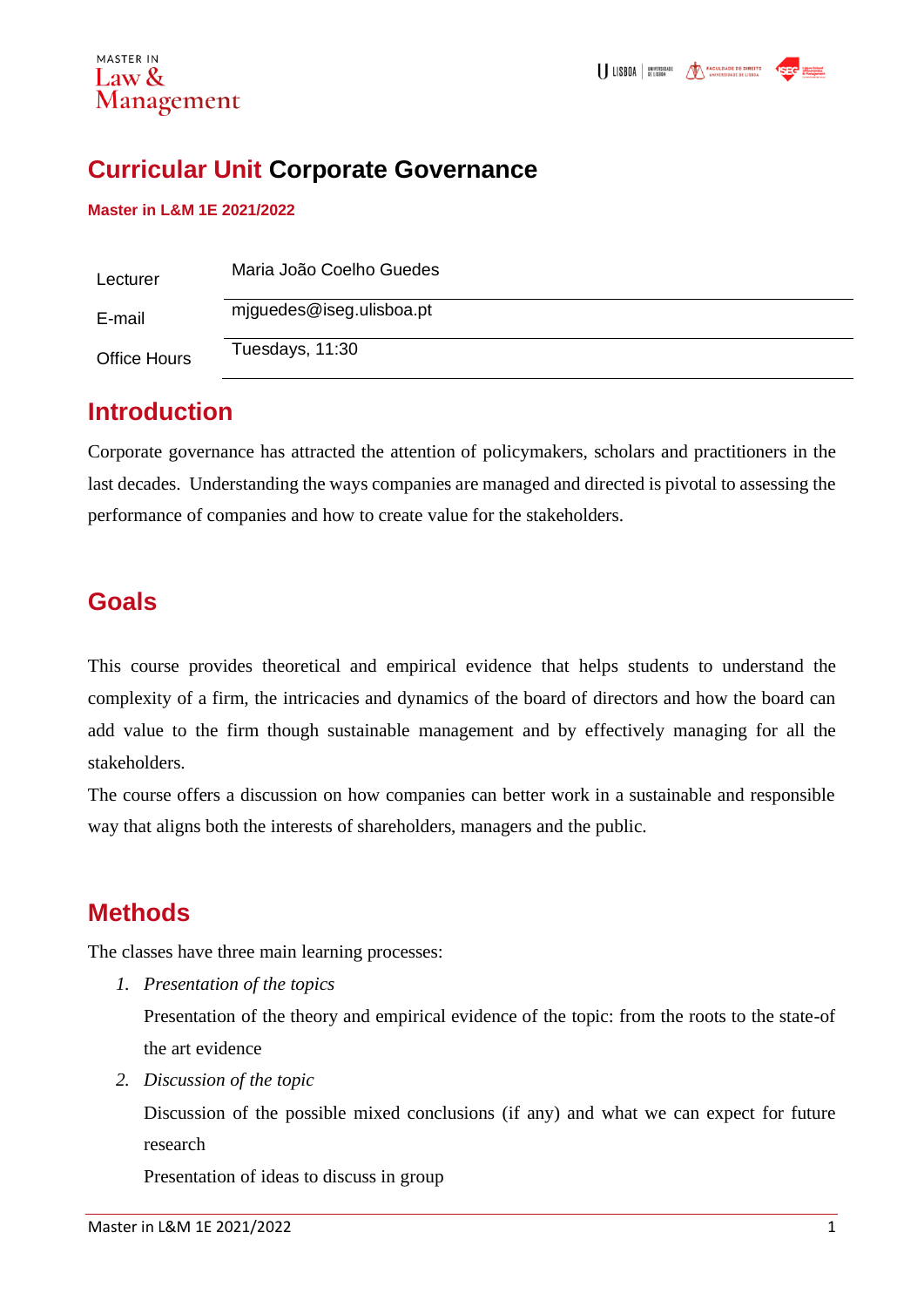## MASTER IN Law  $\&$ Management

*3. Student's individual and group presentations* Presentation of papers selected by students Critical discussion of the strengths and weakness of the papers Discussion about possible improvements on the topic Suggestions for future research.

# **Lecturer**

Maria João Coelho Guedes

# **Course Contents**

### **1. What is** *Corporate Governance?*

- Objectives
	- Theoretical background (Theory of the firm; Agency Theory; Stakeholders Theory; Other theories
- Models of corporate governance
- Presentation of some Corporate Governance scandals: What can we learn from the scandals?

### **2. What are the good practices of "***Corporate Governance***?"**

- Internal mechanisms
	- The role of the board
		- Role, responsibility and duties of Executive and Non-executive Directors
		- Separation of powers : CEO vs Chairman
		- The role of diversity
	- The role of remuneration
	- The role of capital structure
	- Dispersion vs concentration of ownership
		- Special types of shareholders: Families, State, Employees
		- The role of institutional investors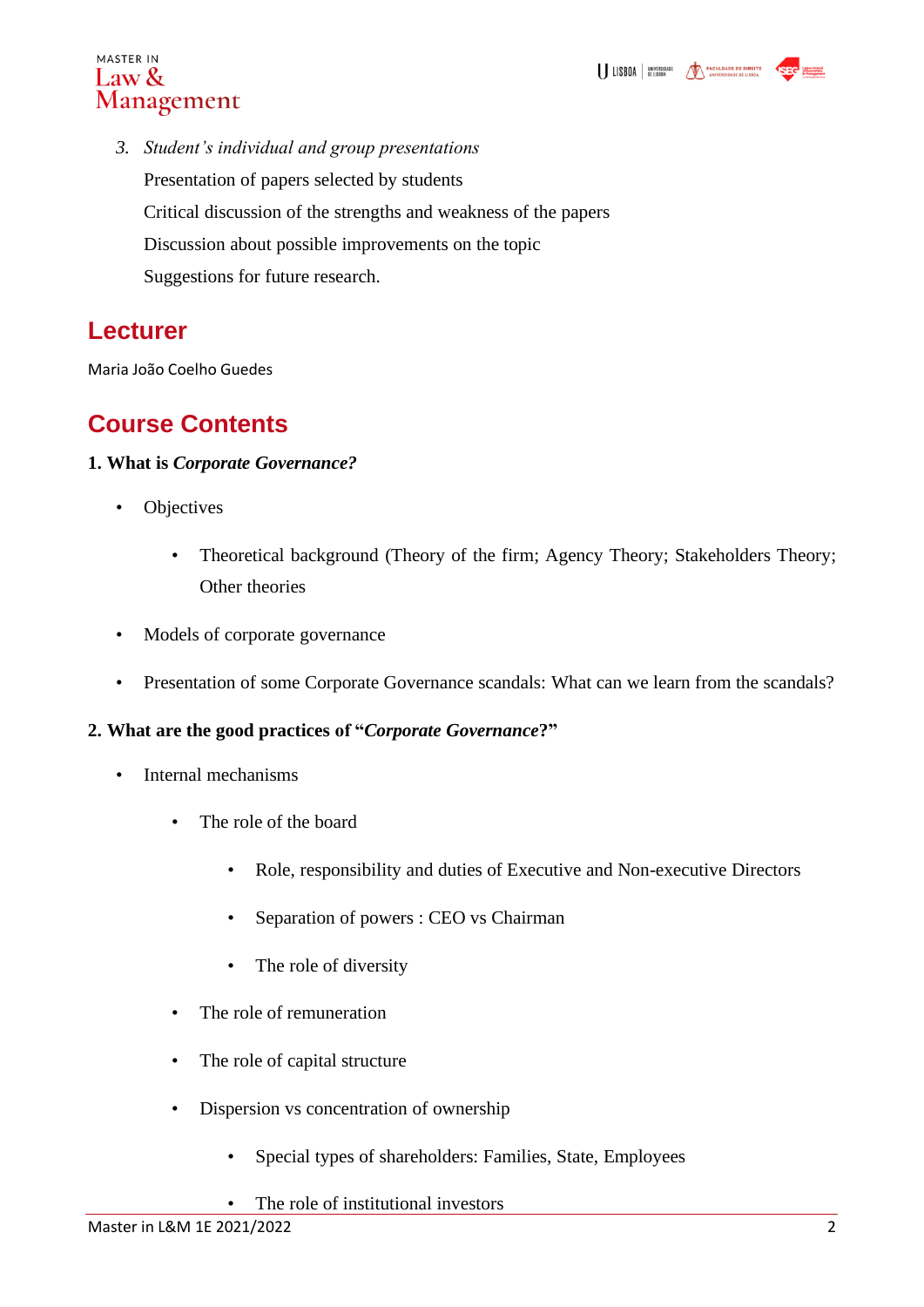

- External mechanisms
	- Corporate Governance Codes
		- In Portugal
		- The codes around the world
	- Takeovers

#### **3. Does Corporate Governance matter?**

- Empirical evidence on performance
- Empirical evidence on earnings management
- Empirical evidence in other domains (e.g. innovation)

#### **4. What is the future for corporate governance?**

- The search of a new theoretical foundations
- What new avenues of research can be out there?

## **Assessment**

The evaluation assessment has 5 components:

- **Paper presentation 1 + Essay (30% final grade).**
- **Essay presentation 2 + Essay (30% of final grade).**
- **Discussion in class Paper 1 (15% of final grade).**
- **Discussion in class Essay presentation (15% of final grade).**
- **Discussion of all topics: 10% of final grade**

For the re-seat exam: **Final Exam** (100% of final grade).